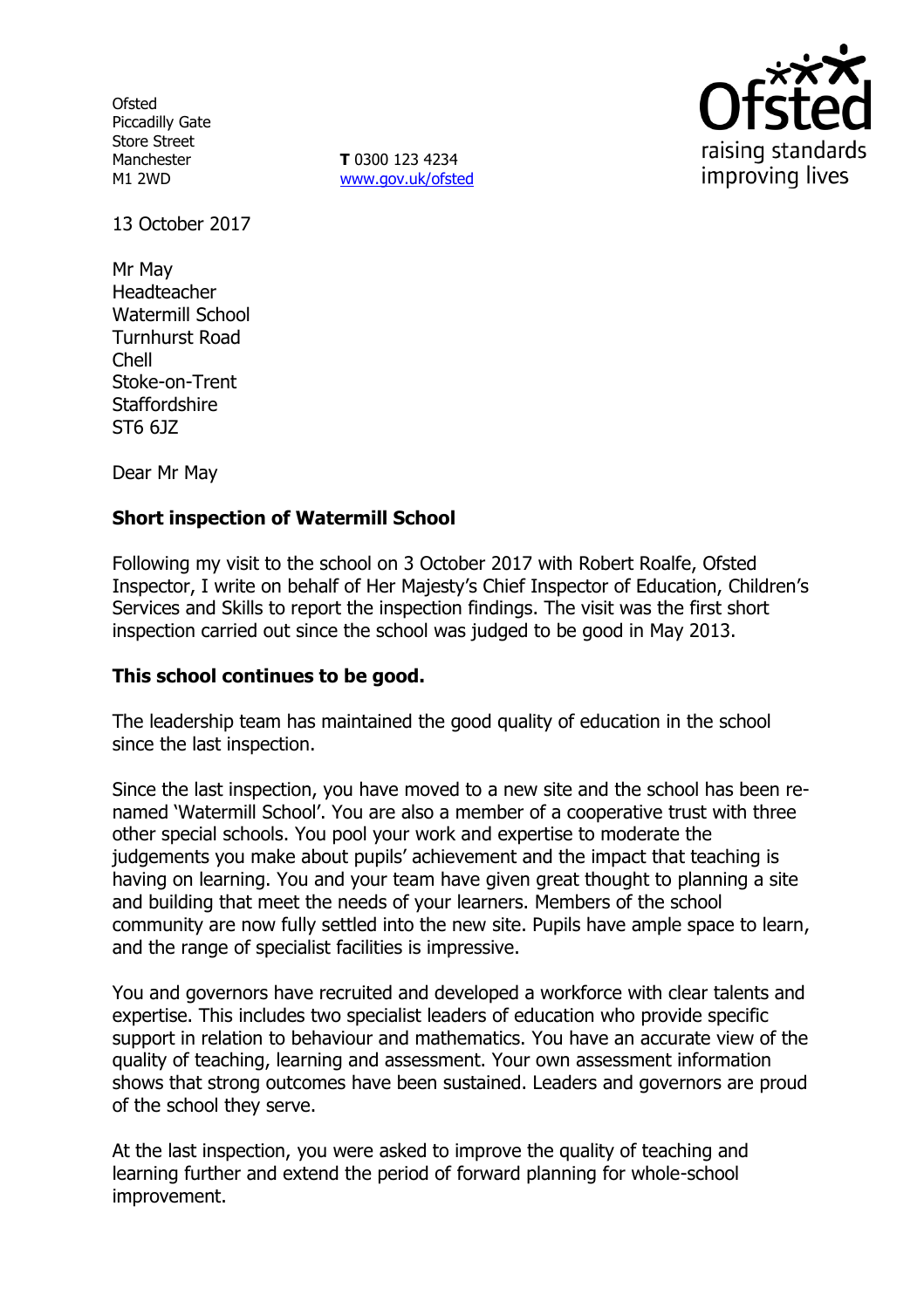

The quality of teaching, learning and assessment is improving. You do not shy away from tackling any weaknesses in teaching. Your appraisal systems and programmes of staff training demonstrate your clear expectations. Lesson objectives focus on pupils' learning. You have introduced a set of expectations that staff should follow when they introduce learning. Work in pupils' books shows that learning has a clear focus. Inspectors also observed pupils being presented with work that offered challenge. However, you acknowledge that there remains some variation in the quality of teaching, and there is more work to be done. Specifically, some teachers make better use of assessment information than others do. Explanations in 'Inspection findings' set out this variation in teaching in more detail.

School development planning now takes account of the improvements you intend to make over several years. This forward planning allows change to be managed more easily by staff. For example, you are currently introducing a number of changes to assessment. These changes are set out over a three-year period so that staff have time to understand and apply their learning. Despite these improvements, I found that there is scope for you to bring greater rigour to some aspects of school planning.

# **Safeguarding is effective.**

Safeguarding systems and procedures are well organised and fit for purpose. You have devised bespoke electronic systems to make information easier to collate and review. This includes helpful chronologies that set out pupils' needs in one document. Inspectors spoke to pupils, parents and staff throughout the day about their views on safety. No concerns were shared about the school's work. Parents that inspectors spoke to at the start of the school day commented on how friendly and supportive they find staff. They are particularly pleased with the effectiveness of communication.

Leaders with responsibility for overseeing safeguarding are trained to a high level. They fully understand their duties and responsibilities with regard to keeping children safe.

Inspectors reviewed a range of documents relating to safeguarding including the single central record, risk assessments, child protection files, training records and care plans. These documents are well managed, and staff training is up to date.

# **Inspection findings**

■ At the start of the inspection, I met with you and senior leaders to review your self-evaluation and school improvement plans. During our discussions, we devised key lines of enquiry to test out the school's effectiveness and ascertain whether it remains good. Key lines of enquiry included how effectively leaders and teachers use assessment information and the security of teachers' judgements about pupils' learning, the extent to which pupils are challenged in lessons so that they can achieve at the highest possible level, and how well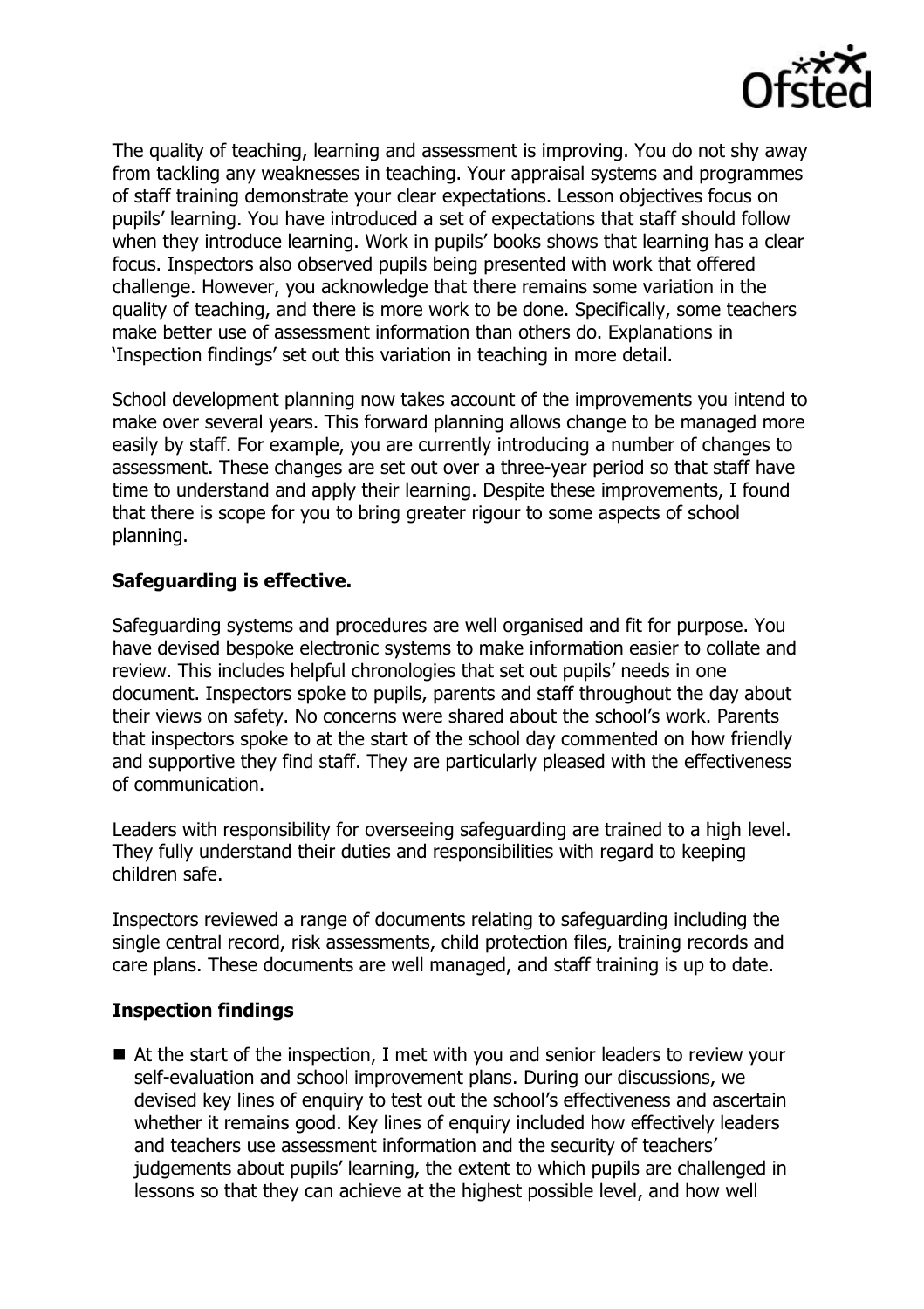

improvement plans capture the desired impact of leaders' actions.

- Assessment has evolved since the last inspection. Leaders have taken account of changes at a national and local level. As outlined at the start of this letter, you are currently introducing a new assessment system. Changes in assessment are being managed well. Teachers that I spoke to are clear about what these changes mean for planning and pupils' learning. You also plan regular opportunities for teachers to moderate their judgements internally and with other schools locally. This enhances the reliability of teachers' work and provides valuable chances to share effective practice.
- Assessment information is used increasingly more effectively by teachers over time. For example, in the early years, staff keep detailed evidence of what children can do. Pictures, annotations and examples of work are used to build a picture of children's achievement over time. This is then used to plan what children should learn next. Similarly, in key stage 1, teachers are careful to capture individual assessments and 'next steps' for pupils, lesson by lesson. In some classes, subject leaders extract assessment information effectively and use it well to move pupils on in their learning. However, these effective strategies are not evident in all classes. Some of the best practice in school is not shared widely enough.
- Opportunities to challenge pupils were evident in most classes. In the best lessons, the focus of the learning is precise and pupils are moved onto new learning if they demonstrate that they are ready. In a key stage 1 mathematics lesson, I observed pupils using objects and pictures to explore patterns. Once pupils were showing an awareness of understanding, the teacher was inviting them to apply their learning in more complex ways. Similarly, in a key stage 3 lesson, pupils were being challenged to explain and discuss the use of speech marks in a text. We agreed that, although challenge is evident across the school, there is scope for this to be developed further so that all pupils progress at an even faster rate.
- Leaders have devised improvement plans to address the key areas for development in the school. Plans effectively respond to emerging issues. Assessment information is analysed well to identify any aspects of underachievement. For example, leaders have recognised that boys and pupils who have moderate learning difficulties are not making as much progress in some aspects of mathematics as other key groups. As a result, the mathematics leader has included specific actions to tackle these issues within a new plan.
- The school is focused on developing its workforce. Staff have opportunities to undertake their own research in areas of interest. The skills of leaders at all levels have been developed since the last inspection. As a result, you have a highly capable workforce.
- Leaders have been given the scope and autonomy to develop their areas of responsibility. However, the programme for developing leadership is not set out in a clear plan. As a result, governors are not able to fully monitor this aspect of the school's work. Oversight of the development and work of leaders, and of the impact they are having on learning, requires more rigour.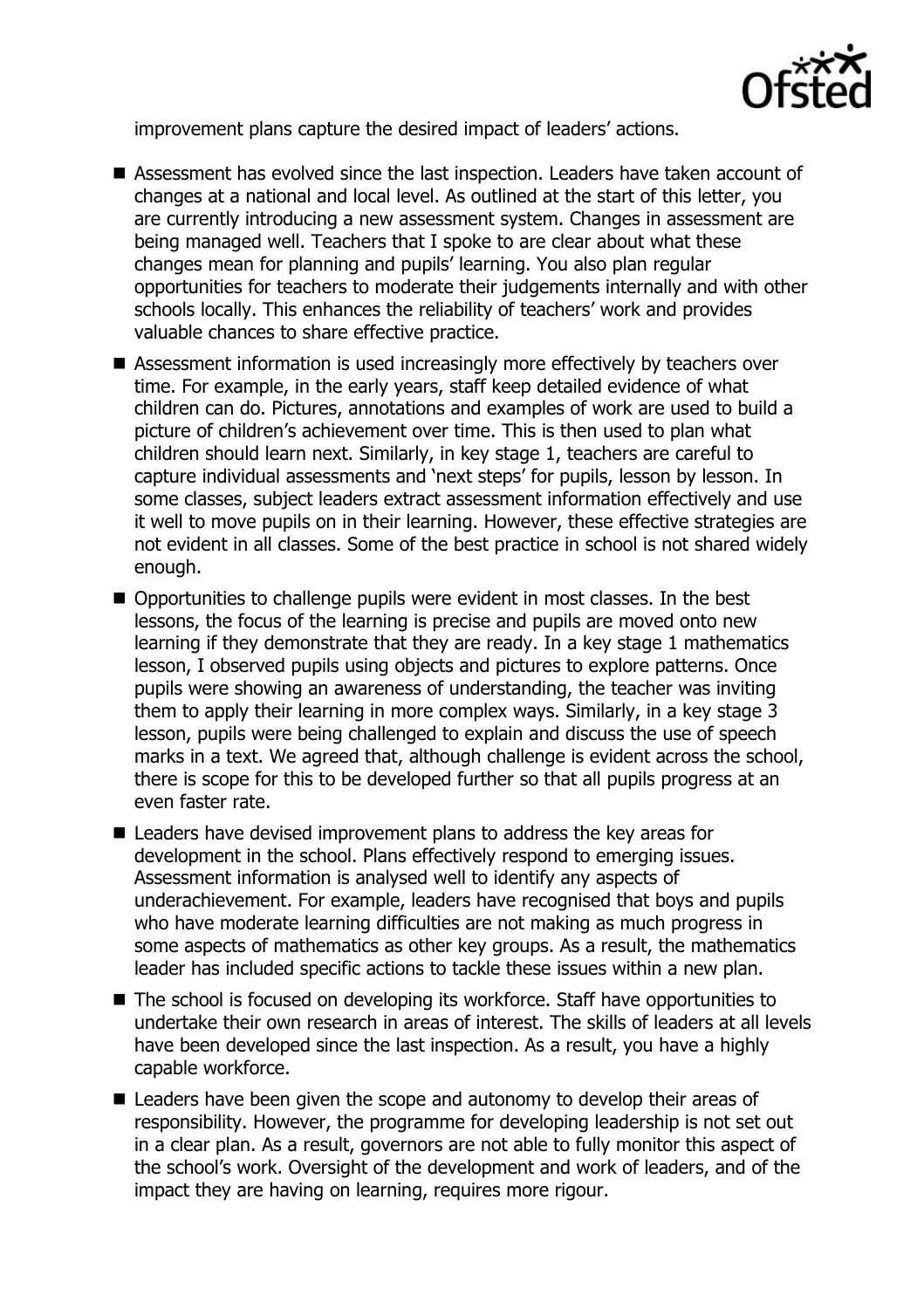

- Governors have a broad range of skills. Many governors have specific expertise in education and special educational needs. These skills help them to hold leaders to account for outcomes. Governors are clear about the school's key strengths and weaknesses. Minutes of governing body meetings demonstrate how they challenge and support leaders. Governors are very receptive to feedback and are committed to securing further improvements.
- An inspector visited the school's Inspire provision with leaders. Inspire caters for permanently excluded primary-age pupils. Relationships are strong in this provision. Pupils' needs and behaviour are carefully tracked to ensure that improvements are secured. As a result of the school's effective work, a high proportion of pupils successfully re-join mainstream schools.
- The local authority has worked with the school to develop assessment systems. Local authority officers schedule regular reviews of the school to ensure that standards are maintained.

# **Next steps for the school**

Leaders and those responsible for governance should ensure that:

- $\blacksquare$  teachers make better use of assessment information by sharing more widely the most effective practice in the school
- $\blacksquare$  pupils are routinely provided with challenges when they show that they are ready to move on in their learning
- $\blacksquare$  the impact of programmes to develop leadership are evidenced fully through the school's action plans and monitored by governors.

I am copying this letter to the chair of the governing body, the regional schools commissioner and the director of children's services for Stoke-on-Trent. This letter will be published on the Ofsted website.

Yours sincerely

Jonathan Keay **Her Majesty's Inspector**

# **Information about the inspection**

At the start of the inspection, inspectors met with senior leaders to review the school's self-evaluation and school improvement plans.

Inspectors conducted a learning walk through all key stages and the school's Inspire classes. During learning walks, inspectors took account of pupils' learning in books from the start of term and during the last academic year.

Meetings were held with leaders throughout the day to focus on a number of key